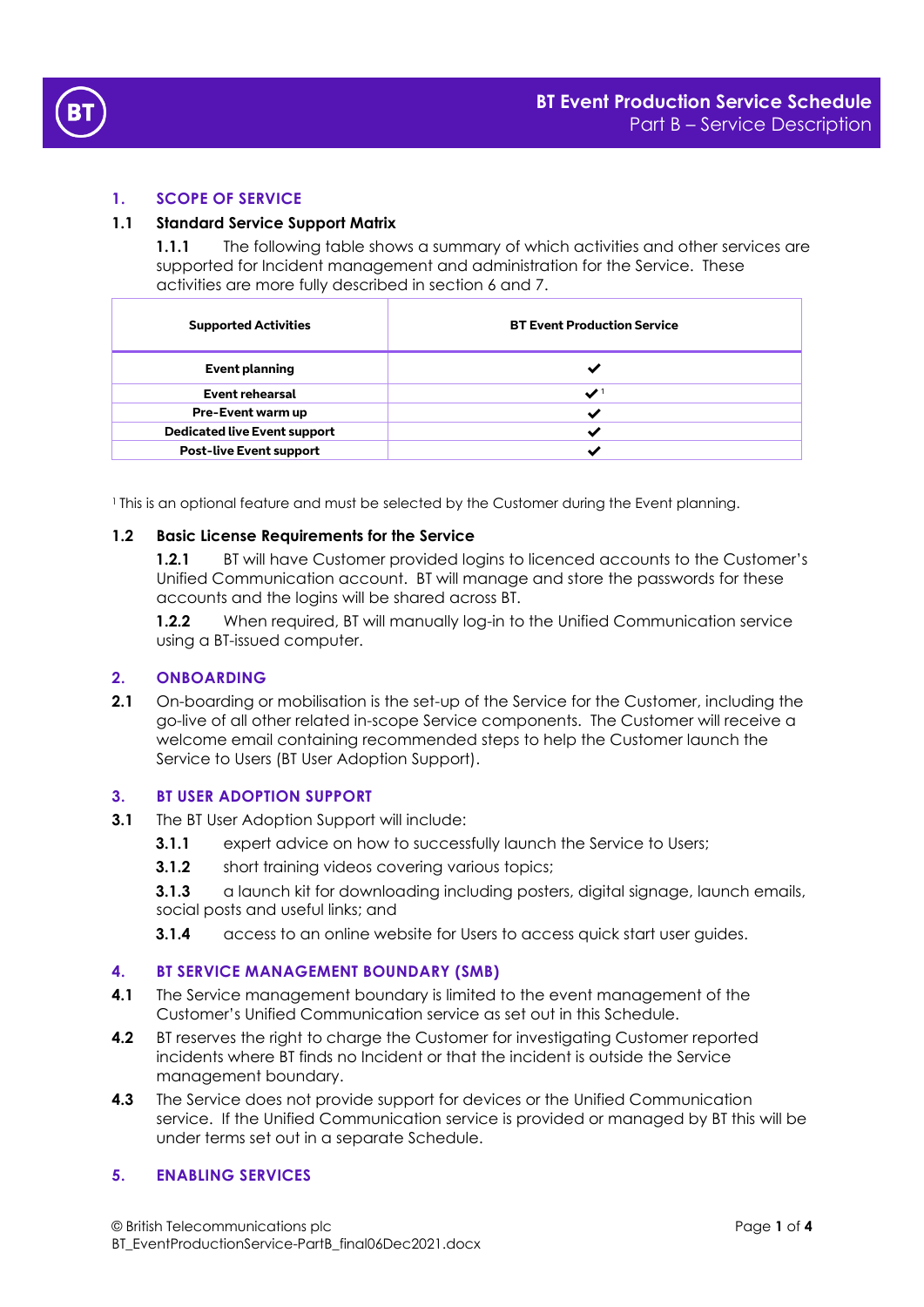



- **5.1** Enabling Services are needed to enable BT to provide the Service in accordance with the terms of Parts A and B of this Schedule (Enabling Services). The Enabling Services are:
	- **5.1.1** a Unified Communication service that is compatible with the Service; and
	- **5.1.2** the associated licences or administration rights of the Unified Communication service to allow BT to perform the Service.
- **5.2** In the event that BT is unable to provide the Service due to an incident affecting an Enabling Service BT will not be liable for any resulting failure or delay to perform its obligations as a result of the incident. Notwithstanding the foregoing, if the Enabling Services are provided by BT then BT will be responsible for ensuring that those Enabling Services perform in accordance with any associated service levels set out in the terms and conditions for that service.

## **6. STANDARD ACTIVITIES**

## **6.1 Event planning (up to 60 minutes)**

**6.1.1** The Customer will book by email. The BT producer will telephone the Customer to discuss the background for the Event plus confirm date, time, duration and other requirements.

**6.1.2** BT will schedule a BT producer on the BT internal booking system to check availability and will schedule the Event on the Unified Communications platform.

**6.1.3** BT will confirm usually within 48 hours and send out confirmed invites from the Unified Communication platform to the Customer's panellists/presenters.

## **6.2 Pre-Event warm up (included within the dedicated live Event support time)**

**6.2.1** The BT producer will be the host and will be joined by Customer panellists and/or presenters 30 minutes before the Event in order to prepare to go live, such as verifying all speakers sound is coming across, the order of speakers is clear and to address any last minute questions about the Event itself.

### **6.3 Dedicated live Event support (up to 90 minutes which includes the pre-Event warm up)**

**6.3.1** The BT producer will deliver the housekeeping and introduction, question and answer session, and close the Event. The BT producer will provide a single point of contact for support and assistance during the Event.

### **6.4 Post live event support (up to 30 minutes)**

- **6.4.1** The BT producer will provide:
- (a) final attendance information; and
- (b) the Event recording and transcription.

**6.4.2** The Event recording and transcription will be sent in a password protected document. BT is not responsible for the quality of the recording or transcription.

### **7. OPTIONAL SERVICES**

**7.1** The following optional Services may be supplied with the standard Service components if selected by the Customer.

### **7.2 Event Rehearsal (up to 30 minutes) – included within the Charges for the standard Service**

**7.2.1** The Event rehearsal is a separate scheduled Event. All parties will join the BT scheduled rehearsal hosted by a BT producer. Best practices and further guidance will be covered to ensure all parties feel confident with the Unified Communication service.

### **7.3 Bespoke additional services – not included within the Charges for the standard Service**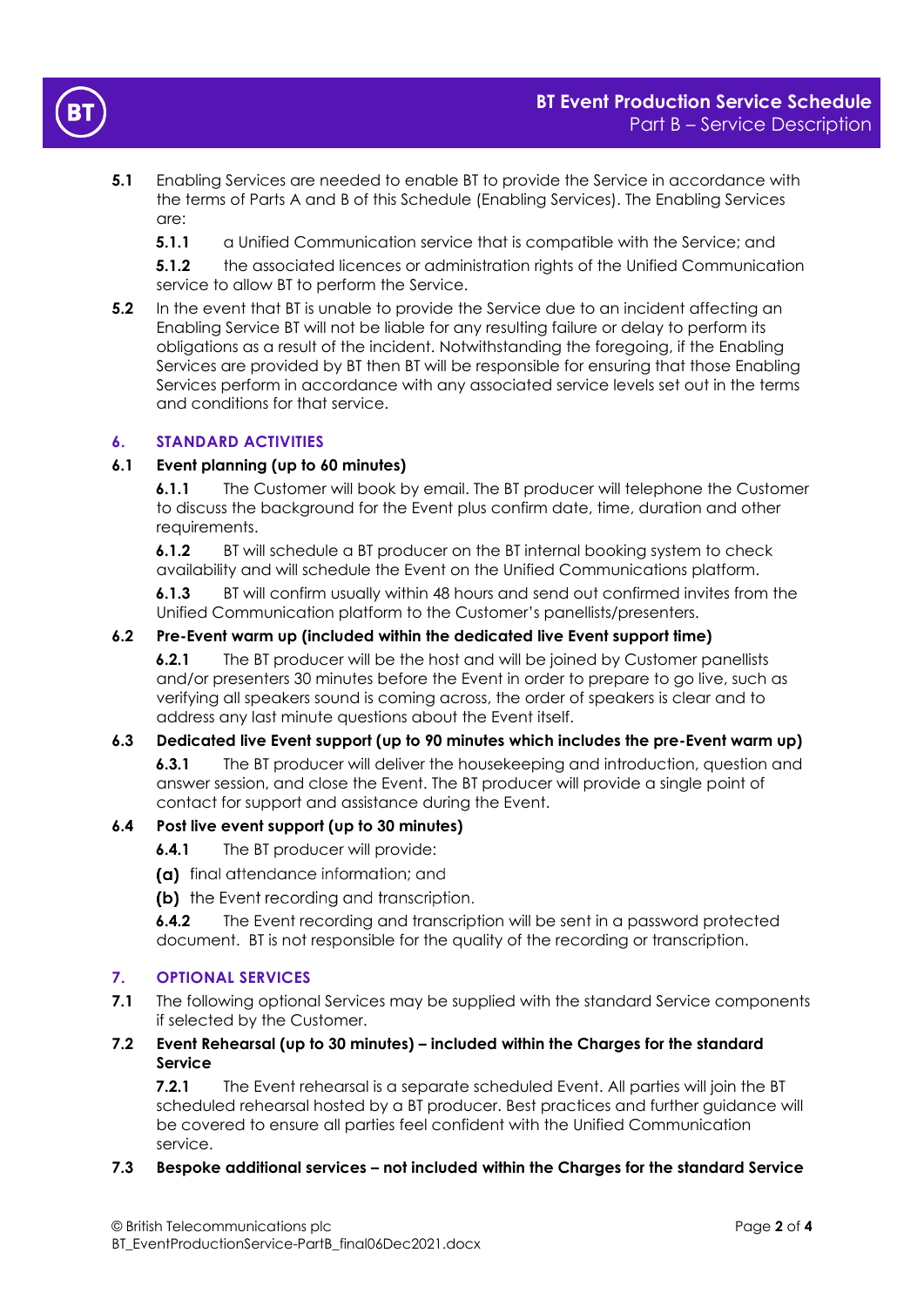

**7.3.1** During provision of the Service BT may identify requirements that are bespoke from the standard Service. BT will provide a quote under a separate Order for such services along with a detail of the scope of work to be carried out.

# **8. IN-LIFE SERVICE MODEL AND PROCESS**

# **8.1 Customer Service handbook**

**8.1.1** The **Customer Service handbook** is a document agreed with the Customer upon completion of the on-boarding (mobilisation) phase providing Customer specific information relevant to the Service. The Customer Service handbook will be prepared by BT during Service mobilisation with input from Customer. The Customer Service handbook content includes:

- (a) The high-level Service scope specific to the Customer;
- (b) Administrative and operational procedures for interaction between the Customer and BT for the provision of the Services; and
- (c) Incident escalation procedures, contact details and any defined planned maintenance schedule.

**8.1.2** The Customer Service handbook is managed jointly in-life by the Customer and BT's account/service manager.

# **8.2 BT Service Desk**

**8.2.1** The service desk provided by BT is a global support desk providing Incident management in accordance with the daily hours set out in the Order (**BT Service Desk**). The BT Service Desk uses telephone and/or email to raise and track Incidents and service requests. The Customer will provide its own support of its IT environment via its own service organisation, which will interface with the BT Service organisation.

**8.2.2** BT will provide direct engagement to Event presenters and/or attendees during an Event if appropriate. Incidents that have occurred during an Event may be logged retrospectively by the Customer (to allow for the expedient progression of the Event) and BT will liaise with the Customer's service desk as appropriate to perform Incident management.

**8.2.3** To efficiently resolve reported Incidents, the Customer's service desk will prequalify as appropriate Incidents by asking questions to the Users reporting the Incident to the Customer service desk. The minimum information that the Customer will need to provide when reporting an Incident is:

- (a) Event reference number:
- (b) Contact name, email address and time zone;
- (c) Information about the Incident; and
- (d) Any actions that have already been taken to resolve the Incident and the outcome of such actions.
- **8.2.4 Main BT Service Desk Tasks:** The BT Service Desk will:
- (a) provide support to the Customer's service desk and Users in Enalish.
- (b) provide an initial assessment and a reference number and priority level will be communicated to the Customer.
- (c) track, manage and troubleshoot Incidents raised by the Customer service desk or Users as appropriate and proactively raised alerts from BT's management systems where applicable.
- (d) retain overall ownership of all Incidents until the Incident has been resolved and closed, and/or passed off appropriately to the Customer's service desk.
- (e) carry out service requests raised by the Customer.